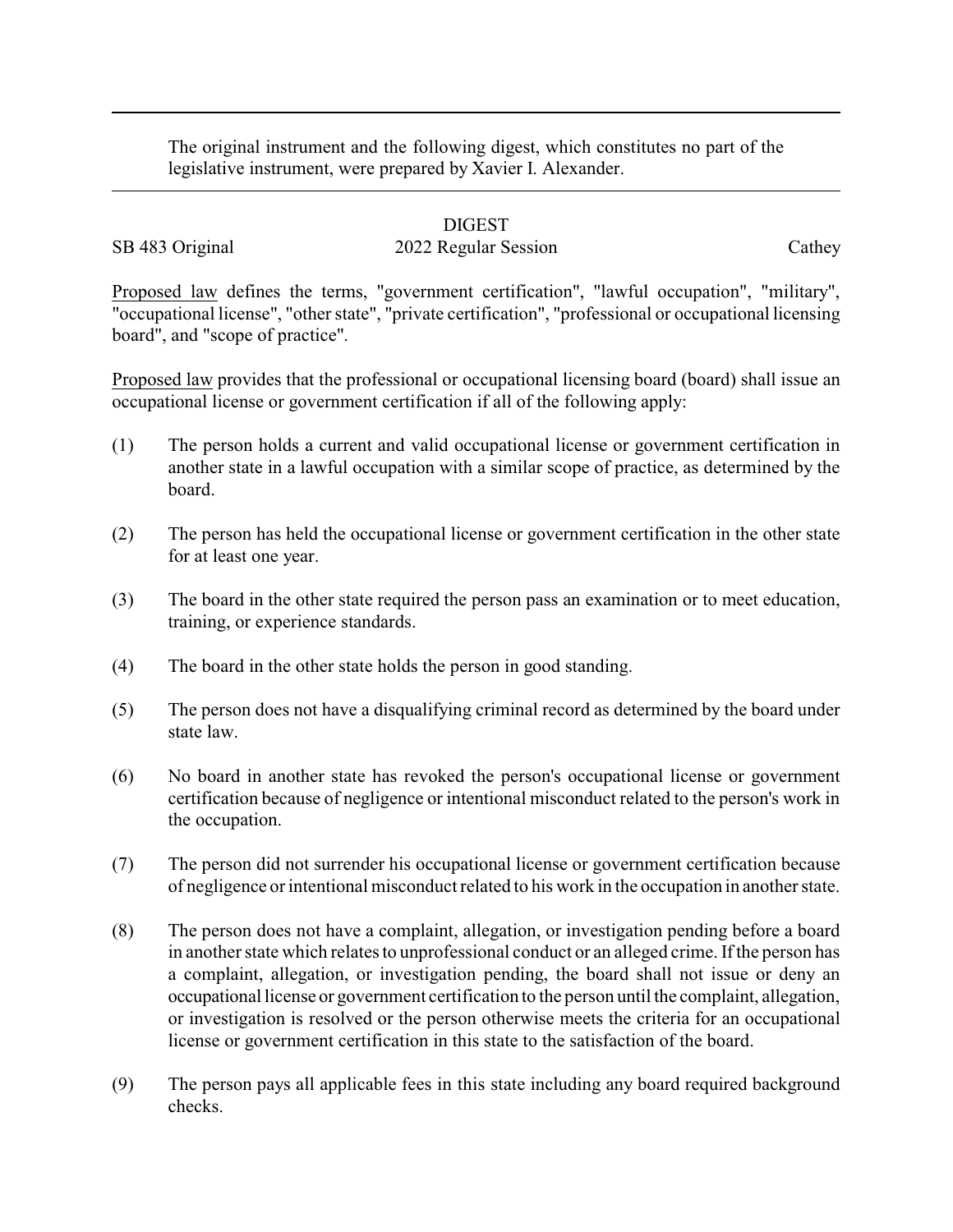Proposed law provides that the board shall issue an occupational license or government certification to a person based on work experience in another state if all of the following apply:

- (1) The person worked in a state that does not use an occupational license or government certification to regulate a lawful occupation, but this state uses an occupational license or government certification to regulate a lawful occupation with a similar scope of practice, as determined by the board.
- (2) The person worked for at least three years in the lawful occupation.
- (3) The person satisfies all requirements under proposed law.

Proposed law provides that the board shall issue an occupational license or government certification to a person based on holding a private certification and work experience in another state if all of the following apply:

- (1) The person holds a private certification and worked in a state that does not use an occupational license or government certification to regulate a lawful occupation, but this state uses an occupational license or government certification to regulate a lawful occupation with a similar scope of practice, as determined by the board.
- (2) The person worked for at least two years in the lawful occupation.
- (3) The person holds a current and valid private certification in the lawful occupation.
- (4) The private certification organization holds the person in good standing.
- (5) The person satisfies all requirements under proposed law.

Proposed law provides that the board may require a person to pass an examination specific to the occupation if the license issued in this state requires an examination.

Proposed law provides that a person who obtains an occupational licence or government certification is subject to all laws regulating the occupation and jurisdiction of this state.

Proposed law provides for exceptions.

Proposed law provides for the following limitations:

- (1) Nothing in proposed law shall prohibit a person from applying for an occupational license or government certification under another statute or rule in state law.
- (2) An occupational license or government certification issued pursuant to proposed law is valid only in Louisiana. It does not make the person eligible to work in another state under an interstate compact or reciprocity agreement unless otherwise provided in law.